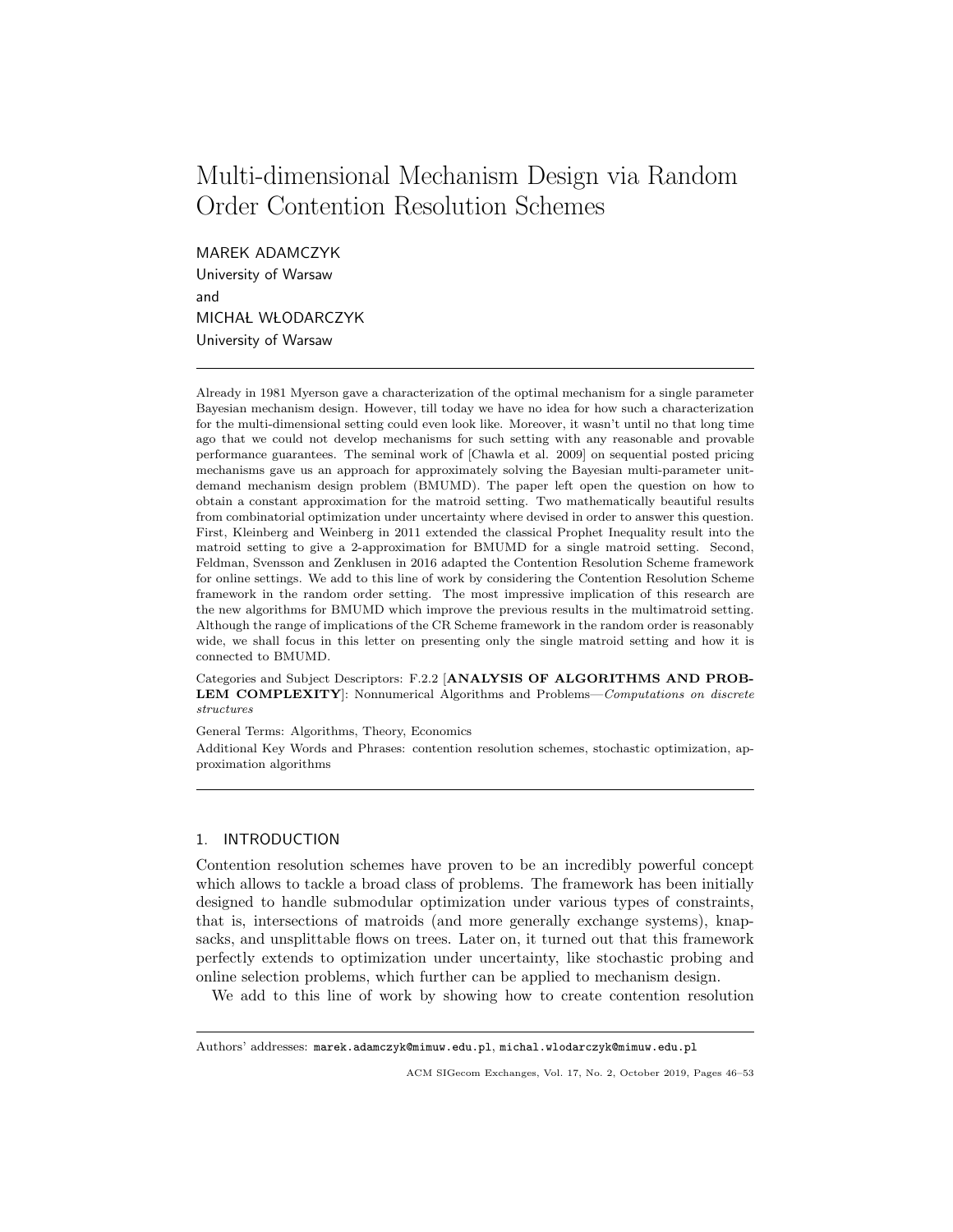## 47 • M. Adamczyk and M. Włodarczyk

schemes for intersection of matroids and knapsacks when we work in the random order setting. More precisely, we do know the whole universe of elements in advance, but they appear in an order given by a random permutation. Upon arrival we need to irrevocably decide whether to take an element or not. The main application of our framework is a  $k + 4 + \varepsilon$  approximation ratio for the Bayesian multi-parameter unit-demand mechanism design under the constraint of k matroids intersection, which improves upon the previous bounds of  $4k - 2$  and  $e(k + 1)$ .

## Contention resolution schemes

Let us start with an illustrative problem. Consider a matroid  $\mathcal{M} = (E, \mathcal{I})$  and a fractional solution x from its polytope. Suppose we are given a weight vector  $w : E \mapsto \mathbb{R}_+$ , and we look for an algorithm that returns an independent set  $S \in \mathcal{I}$ such that  $\sum_{e \in S} w_e \geq c \cdot \sum_{e \in E} w_e x_e$  for some constant  $c < 1$ . The idea is to settle for a randomized algorithm and demand that every element is taken into  $S$  with probability at least  $c \cdot x_e$ . Such a property would immediately entail the desired guarantee.

How to design an algorithm returning S such that  $\mathbb{P}\left[e \in S\right] \geq c \cdot x_e$ ? Chekuri et al. [Chekuri et al. 2014] presented a framework of contention resolution schemes (CR schemes) which address this problem, among other applications. The idea is to first draw a random set  $R(x)$  such that  $\mathbb{P}\left[e \in R(x)\right] = x_e$  for each  $e \in E$ independently, and afterwards – since  $R(x)$  is most likely not an independent set in  $\mathcal{I}$  – to drop some elements from  $R(x)$  to meet the feasibility constraint, that is, to resolve the contention between the elements.

Our contribution. Simply speaking, we show that the above problem can be solved also if we work in a random order model, i.e., when elements of E appear to us according to a uniformly random permutation, and upon arrival we need to make an irrevocable decision of whether to take an element or not.

In its full generality Chekuri et al. were dealing not only with matroids but arbitrary intersections of matroids, knapsacks, exchange systems, and unsplittable flow on trees. They were also maximizing not only linear functions, but non-negative submodular functions as well. We do so as well, restricted to intersections of matroid and knapsack constraints. For a single matroid and a linear objective, Chekuri et al. obtained an approximation (the constant c) of  $1-\frac{1}{e}$ , while we get  $\frac{1}{2}$ . However, for intersection of k matroids, starting with  $k \geq 2$ , we obtain a better bound of  $\frac{1}{k+1}$ , improving upon theirs  $\frac{1}{e \cdot k + o(k)}$ , even though we work in a more restrictive model. The following is the most important implication of our framework.

THEOREM 1.1. There exists a random-order  $CR$  scheme for intersection of  $k$ matroids with  $c = \frac{1}{k+1}$ .

And thanks to it we can obtain the result for the BMUMD problem.

#### Bayesian multi-parameter unit-demand mechanism design

Consider the following mechanism design problem. There are  $n$  agents and a single seller providing a set of services. The agent  $i$  is interested in buying the  $i$ -th service and values its as  $v_i$ , which is drawn independently from a distribution  $D_i$ . Such a setting is called single-parameter. The valuation  $v_i$  is private, but the distribu-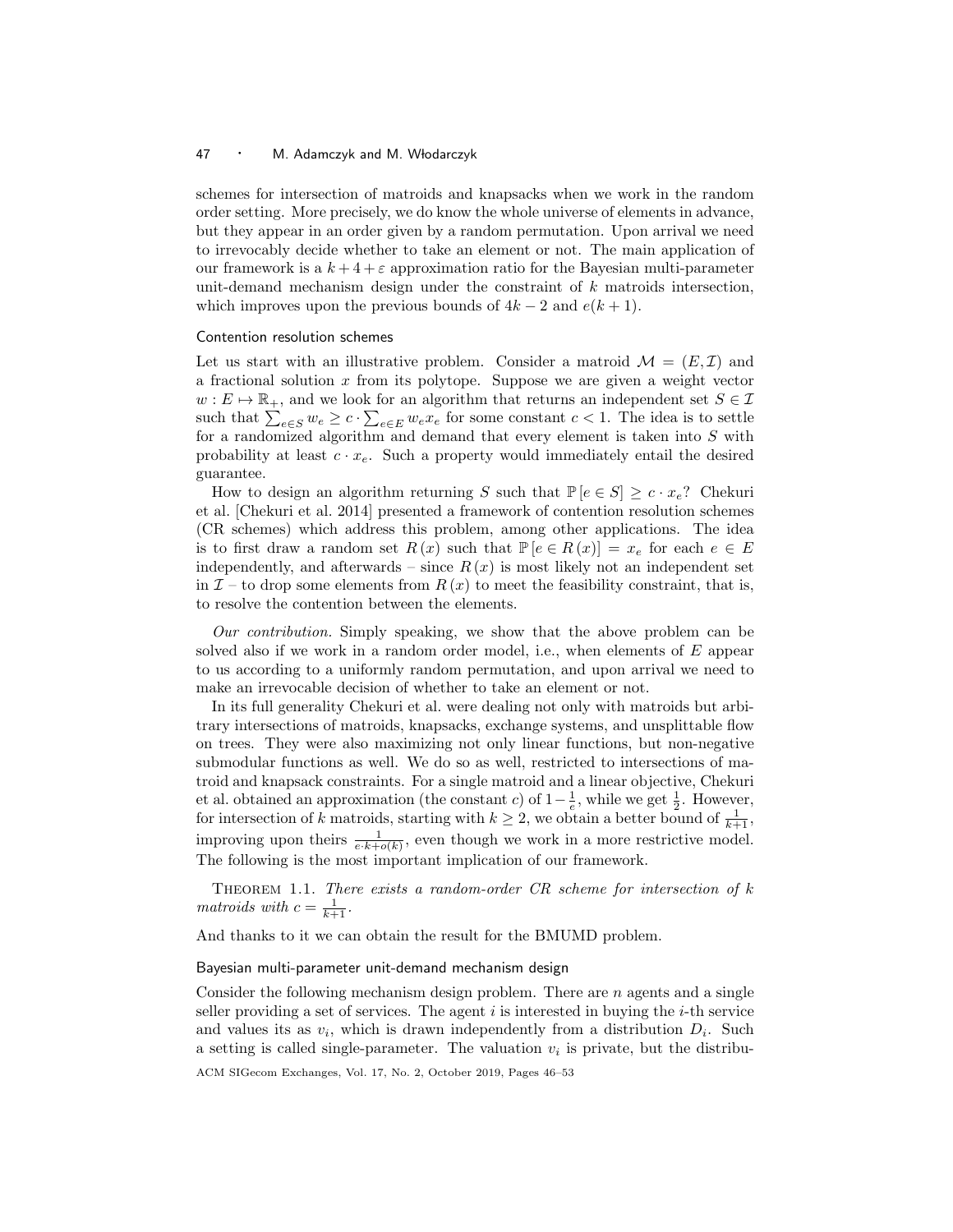tion  $D_i$  is known in advance. The seller can provide only a subset of services, that belongs to a system  $\mathcal{I} \in 2^{[n]}$ , which is specified by feasibility constraints. A mechanism accepts bids of agents, decides on subset of agents to serve, and sets individual prices for the service. A mechanism is called truthful if agents are motivated to bid their true valuations. Myerson's theory of virtual valuations yields truthful mechanisms that maximize the expected revenue of a seller [Myerson 1981], although they sometimes might be impractical [Ausubel and Milgrom 2006]. On the other hand, practical mechanisms are often non-truthful [Ausubel and Milgrom 2006]. The Sequential Posted Pricing Mechanism (SPM) introduced by Chawla et al. [Chawla et al. 2010] gives a nice trade-off – it is truthful, simple to implement, and gives near-optimal revenue. An SPM offers each agent a 'take-it-or-leave-it' price for a service. After refusal the service shall not be provided, so it is easy to see that an SPM is indeed a truthful mechanism.

The paragraph above concerns only the single-parameter setup. In the Bayesian multi-parameter unit-demand mechanism design (BMUMD for short), we have  $n$ buyers and one seller. The seller offers a number of different services indexed by set J. The set J is partitioned into groups  $\mathcal{J}_i$ , with the services in  $\mathcal{J}_i$  being targeted by agent *i*. Each agent *i* is interested in getting any one of the services in  $\mathcal{J}_i$ , i.e., agents are unit-demand. Agent i has value  $v_j$  for service  $j \in \mathcal{J}_i$ . Value  $v_j$  is independent of all other values and is drawn from distribution  $D_i$ . Once again the seller faces a feasibility constraint specified by a set system  $\mathcal{I} \subseteq 2^J$ .

Unlike single-parameter setup, this problem is not solvable efficiently by the wellestablished Myerson's approach. The paper of Chawla et al. [Chawla et al. 2010] launched a line of work in obtaining approximate results for the multi-parameter setup, by suggesting a possible avenue of a solution via the so-called Oblivious Posted Price mechanisms. One would have to first embed the multi-parameter problem into a single-parameter one, and later to ensure that the algorithm would work if the items are presented in an adversary order. Kleinberg and Weinberg [Kleinberg and Weinberg 2012] solved the BMUMD problem for matroid environments with approximation of  $4k-2$  for intersection of k matroids (with 2-approximation for a single matroid), but they have not used the Oblivious Posted Price mechanisms. Feldman et al. [Feldman et al. 2016] devised the first Oblivious Posted Price mechanisms and obtained an  $ek + o(k)$  approximation for the intersection of k matroids.

Our contribution. We observe that the Oblivious Posted Price is an overly demanding notion, and we need to handle the oblivious order only when looking at the items of a given client, but there is no need to restrict the order of clients. In our algorithm we randomly shuffle clients, but cannot make assumption on the client's choice. This hybrid approach is what allows us to obtain improved bounds. For  $k = 2$  we match up to  $\varepsilon$  the 6-approximation of Kleinberg and Weinberg [Kleinberg and Weinberg 2012], but starting from  $k \geq 3$  our ratios are better; for  $k = 3$ we get  $7 + \varepsilon$  improving over 9.48 of Feldman et al. [Feldman et al. 2016].

Theorem 1.2. Bayesian multi-parameter unit-demand mechanism design over k matroid constraints admits a  $(k+4+\varepsilon)$  approximation for any  $\varepsilon > 0$ .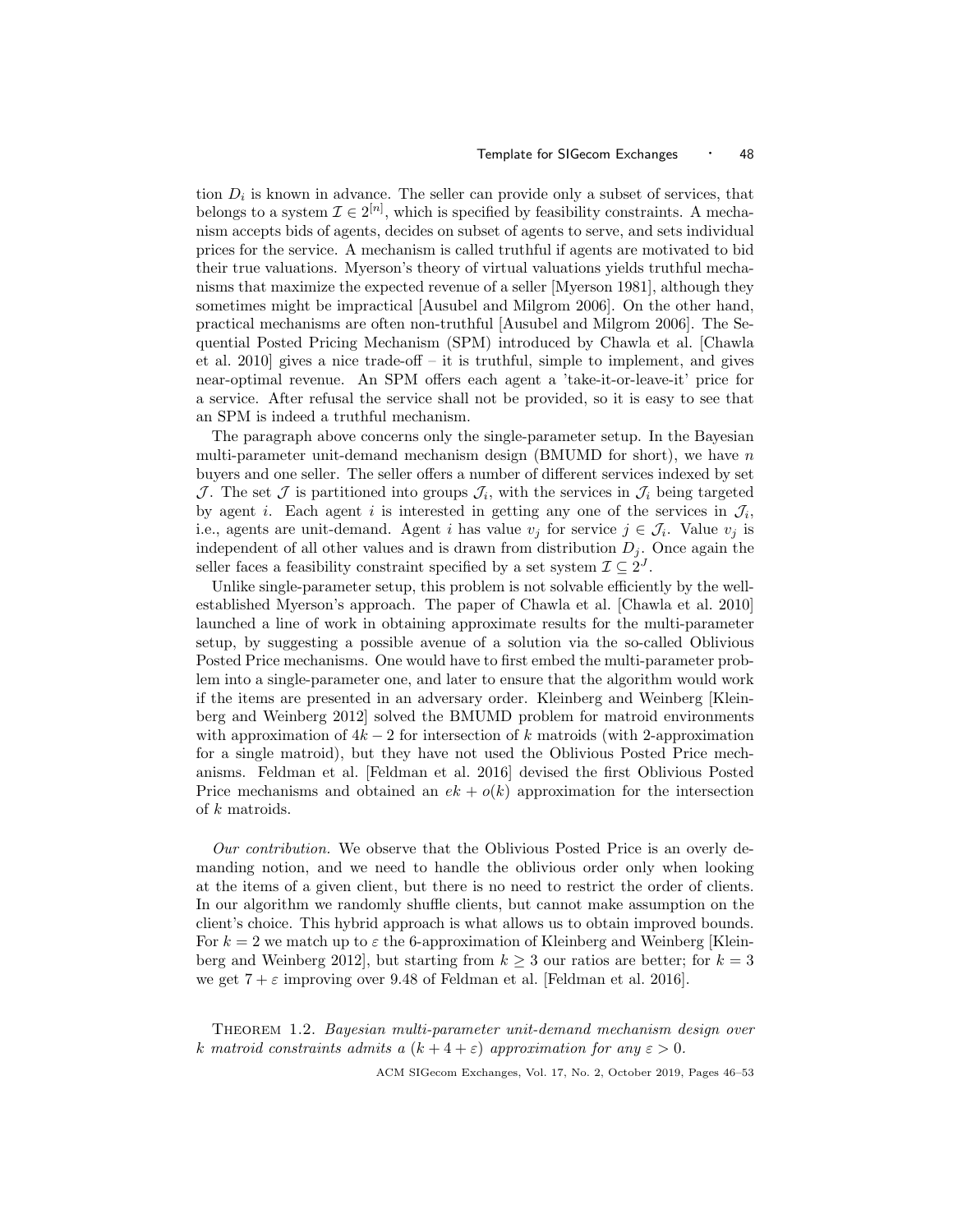# 49 · M. Adamczyk and M. Włodarczyk

# 2. CONTENTION RESOLUTION SCHEME FOR A SINGLE MATROID

Consider a uniform matroid  $\mathcal{M} = (E, \mathcal{I} \subseteq {E \choose k})$  of rank k. We consider optimization over the matroid polytope  $\mathcal{P}(\mathcal{M}) = \{x \in \mathbb{R}^E_{\geq 0} \mid \sum_{e \in E} x_e \leq k\}.$ 

We shall use the following two properties. Both facts hold for any matroid.

FACT 2.1. We can represent any  $x \in \mathcal{P}(\mathcal{M})$  as  $x = \sum_{i=1}^{m} \beta_i \cdot \mathbf{1}_{B_i}$ , where  $B_1, \ldots, B_m \in \mathcal{I}$  and  $\beta_1, \ldots, \beta_m$  are non-negative weights such that  $\sum_{i=1}^m \beta_i = 1$ . in  $P(M)$ .

The following holds for any matroid, although in the case of a uniform matroid this statement is almost trivial. It is a delicate generalization of the Basis Exchange lemma [Schrijver 2003].



Fig. 1: A swap guided by an exchange mapping. A was an independent set, and after a swap  $A - f + e$  is still independent.

FACT 2.2. Let  $A, B \in \mathcal{I}$  be two independent sets of matroid  $\mathcal{M} = (E, \mathcal{I} \subseteq {E \choose k})$ . We can find an assignment  $\phi$  [A, B] :  $A \mapsto B \cup \{\perp\}$  such that:

- (1)  $\phi$  [A, B] (e) = e for every  $e \in A \cap B$ ,
- (2) for each  $f \in B$  there exists at most one  $e \in A$  for which  $\phi [A, B] (e) = f$ ,
- (3) for  $e \in A \setminus B$ , if  $\phi [A, B] (e) = \bot$ , then  $B + e \in \mathcal{I}$ , otherwise  $B \phi [A, B] (e) + e \in \mathcal{I}$ I.

The procedure. The procedure is shown in the Algorithm 1. What shall be important in the analysis of the approximation is that we do not assume that we know the whole set  $R(x)$  in advance, but rather we reveal the set  $R(x)$  after each step in we get to know what elements belongs to  $R(x)$  only in line 7. We do it just to ease the analysis by using the principle of deferred decisions.

Remember that the input of the algorithm is a point  $x \in \mathbb{P}[\mathcal{M}]$  and a random set  $R(x)$ . The algorithm's idea is quite simple.

(1) We start with the convex decomposition of x into  $\sum_i \beta_i \cdot B_i$ .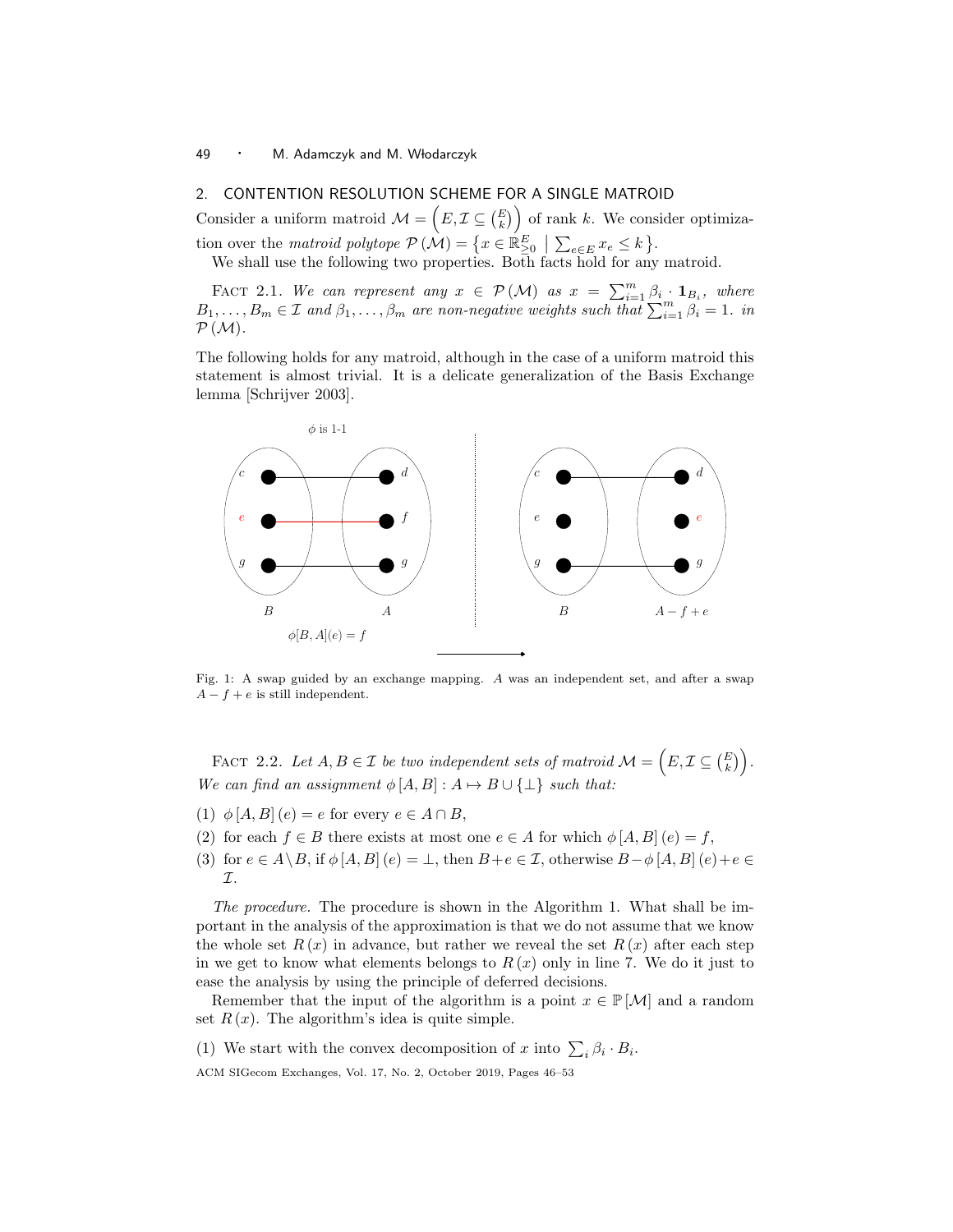- (2) In each step we take a random element e from elements we did not consider yet. If the element is not blocked yet (whatever it means at the moment), we take it into the solution S which we gradually construct.
- (3) We go over each set  $B_i$  of the convex decomposition, and we insert e into  $B_i$ while removing some other element  $f$  from  $B_i$ . We do it according to the mapping from Fact 2.2, which ensures that after every such swap  $B_i$  is still an independent set. The mapping has to be calculated from scratch at every iteration. This yields the correctness of the procedure, because the solution S always belongs to each  $B_i$ , which means that S is independent as well.

However, we have to say something about how we block elements, because this is what affects the approximation guarantee. For this, given an element  $e$  we consider all sets  $B_i$  to which e belongs. Since  $\sum_{i:e \in B_i} \beta_i = x_e$ , we choose randomly exactly one  $B_i$  according to probability  $\frac{\beta_i}{x_e}$ . We call this set a *critical set* and denote it by  $C_e$ .

Now the blocking event is the removal of  $e$  from  $C_e$ . If such an event happens, then we shall discard the element, call it *blocked*, and not take it into the solution.

The whole procedure is presented in Algorithm 1

|  |  |  | <b>Algorithm 1</b> Random order contention resolution scheme for a single matroid |  |
|--|--|--|-----------------------------------------------------------------------------------|--|
|  |  |  |                                                                                   |  |

- 1: Given: matroid  $\mathcal{M}, x \in \mathbb{P}[\mathcal{M}]$ , and a random set  $R(x)$  such that  $\mathbb{P}[e \in R(x)] =$  $x_e$  for each  $e \in E$  independently
- 2: decompose x into  $\sum_i \beta_i \cdot B_i$
- 3: for each element e choose a set  $B_i : e \in B_i$  with probability  $\frac{\beta_i}{x_e}$ ; call it a *critical* set, and denote it by  $C_e$
- 4:  $S \leftarrow \emptyset$
- 5: for each  $e \in E$  in a random order
- 6: if  $e \notin R(x)$  then
- 7: continue
- 8: if e is not blocked (i.e., still  $e \in C_e$ ) then
- 9:  $S \leftarrow S \cup \{e\}$
- 10: **for** each set  $B_i$  such that  $e \notin B_i$  do
- 11:  $B_i \leftarrow B_i + e \phi \left[ C_e, B_i \right] (e)$

```
12: return S
```
Approximation quarantee. Suppose we are after  $t$  steps. Consider an element  $e$ . Suppose that 1)  $e \in R(x)$ , and 2) suppose that it is still not blocked. If so, then the probability that we shall take e into the solution S in step  $t + 1$  is just equal to the probability of picking e among all remaining elements, and this is just  $\frac{1}{n-t}$ .

What is the probability that we shall block  $e$  (meaning  $e$  will be removed from its critical set  $C_e$ ?

Let us look more precisely at the probability that a given set  $B_i$  will cause a removal of e from  $C_e$ . For a given  $B_i$  there exists at most one  $f \in B_i$  such that  $\phi[B_i, C_e](f) = e$ . This f (if it exists) in step  $t + 1$ :

– is chosen with probability  $\frac{1}{n-t}$ ,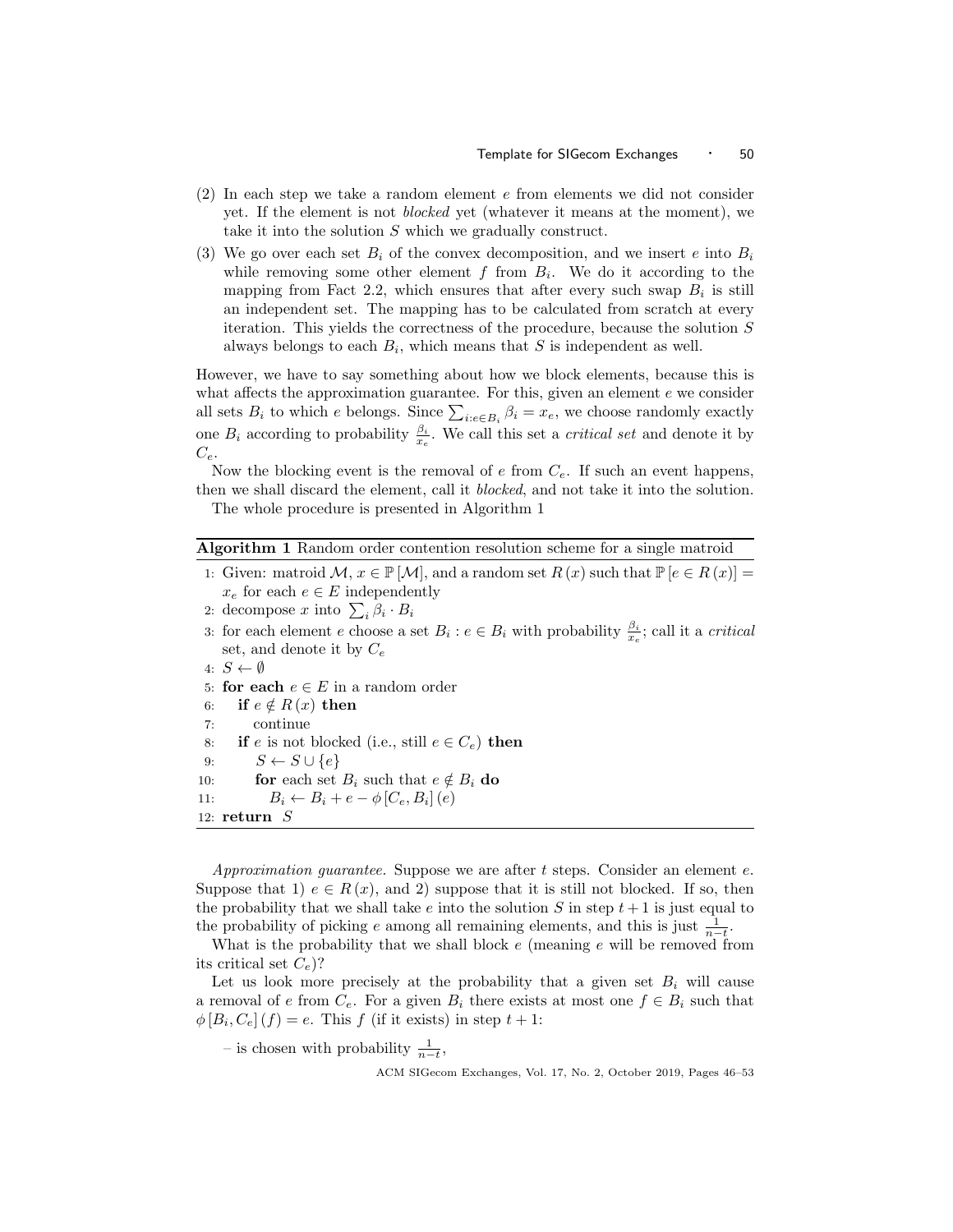#### 51 • M. Adamczyk and M. Włodarczyk

– it belongs to  $R(x)$  with probability  $x_f$ ,

– it has chosen  $B_i$  as its critical set with probability  $\beta_i/x_f$ .

Hence the probability that  $B_i$  is the cause of removing e from  $C_e$  is at most  $\frac{1}{n-t}x_f$ .  $\frac{\beta_i}{x_f} = \frac{\beta_i}{n-t}$ . Summing over all  $B_i$  we get that the probability of removing e from  $C_e$ in step  $t + 1$  is at most  $\sum_{i: e \notin B_i} \frac{\beta_i}{n-t} \leq \frac{1}{n-t}$ . Hence

$$
\mathbb{P}\left[e \text{ blocked in step } t+1\right] \le \frac{1}{n-t} = \mathbb{P}\left[e \text{ taken in step } t+1\right].
$$

This one step inequality implies a global inequality saying that at the end of the whole process  $\mathbb{P}[e]$  blocked  $\leq \mathbb{P}[e]$  taken  $\mathbb{P}[e]$  (although this needs a bit more formalization using the martingale framework, which we shall omit).

Since the fate of  $e$  is either to be taken or to be blocked, one of the two has to happen at some point, i.e.,  $\mathbb{P}[e]$  taken $] + \mathbb{P}[e]$  blocked  $] = 1$ . And so this finally implies that that  $\mathbb{P}\left[e \text{ taken}\right] \geq \frac{1}{2}$ .

## 3. MULTI-PARAMETER MECHANISM DESIGN

Recall that each client  $i \in \mathcal{I}$  is interested in purchasing one service from  $\mathcal{J}_i$  and their valuation of an item  $c \in \mathcal{J}_i$  is modeled by a random variable  $v_c$ , independent of other valuations, with a known distribution  $D<sub>c</sub>$ . One can think that the distribution  $D_c$  is always discrete.

Bounding by auction with copies. Imagine a setting where for each item  $c \in \mathcal{J}_i$  we create an independent copy-client c interested solely in this item. The new instance has the same constraint system as the original one plus additional partition matroid. We rely on the crucial lemma from [Chawla et al. 2010], saying that the optimal revenue in the new instance can be only greater because the competition increases.

This observation allows us to obtain an LP upperbound for the true OPT. The linear program BMUMD-LP [Gupta and Nagarajan 2013] models the auction with copy-clients, which is single-parameter. C denotes the set of copy-clients, which is equivalent to the set of items, and  $P$  is the polytope of the constraint system.

$$
\max \sum_{c \in C} \sum_{p} x_{c,p} \cdot p \cdot \mathbb{P} [v_c \ge p] \quad \text{(BMUND-LP)}
$$
\n
$$
\text{s.t. } \left( \sum_{p} x_{c,p} \cdot \mathbb{P} [v_c \ge p] \right)_{c \in C} \in \mathcal{P}
$$
\n
$$
\sum_{p} x_{c,p} \le 1 \qquad \forall c \in C
$$
\n
$$
\sum_{c \in \mathcal{J}_i} \sum_{p} x_{c,p} \cdot \mathbb{P} [v_c \ge p] \le 1 \ \forall i \in \mathcal{I}.
$$

THEOREM 3.1. The optimal value of BMUMD-LP is an upper bound for the maximal revenue in the multi-parameter auction.

To give a grip with the previous result: the object  $\left(\sum_p x_{c,p} \cdot \mathbb{P} [v_c \geq p]\right)$  $_{c\in C}$   $\in \mathcal{P}$ is now the vector which we decompose into a convex combination of independent sets.

Single client menu. The algorithm scans clients in random order, and presents a price menu to each client, from which the client picks one item which gives him the highest utility, or resigns from choosing if all utilities are negative. Such a procedure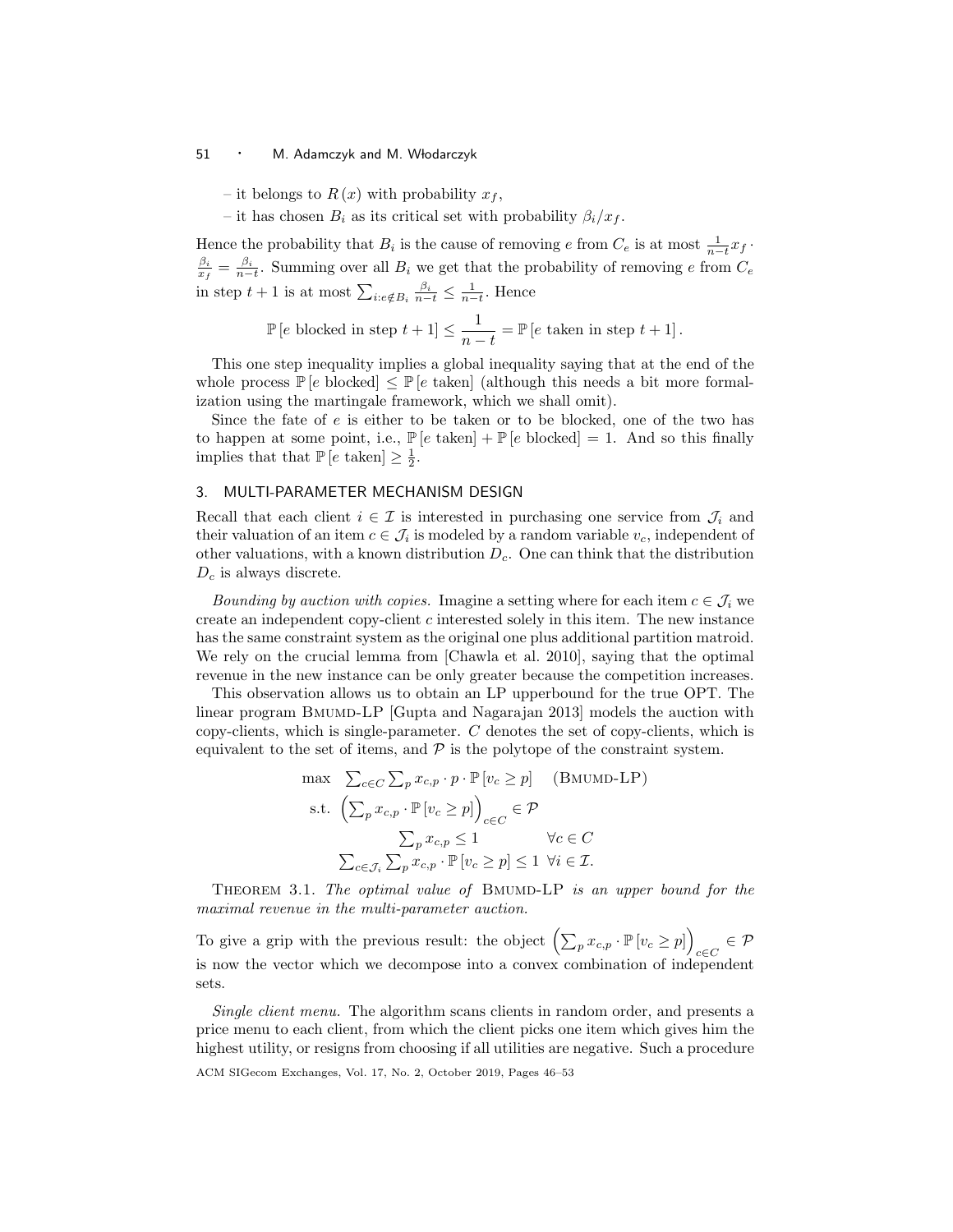clearly yields a truthful mechanism. Of course the menu presents only the items which are still not blocked at the moment of approaching a client.

We omit the details of how the subroutine which constructs the menu is implemented, but we shall state the most important property of it. Suppose that item  $c$ is still not blocked when we approach the client and we want a guarantee on the probability that c will be sold at price p. Then for any  $\varepsilon > 0$  we can construct a menu with the following property (for all  $p, c$ ).

$$
\frac{1}{4} \cdot x_{c,p} \cdot \mathbb{P} \left[ v_c \ge p \right] \le \mathbb{P} \left[ \text{client takes item } c \text{ at price } p \right] \le \left( \frac{1}{4} + \varepsilon \right) x_{c,p} \cdot \mathbb{P} \left[ v_c \ge p \right]
$$

The upperbound with  $(\frac{1}{4} + \varepsilon)$  in the second inequality is crucial to obtain the approximation ratio  $k + 4 + \varepsilon$  stated in Theorem 1.2. Without the subroutine we would only have an upperbound of  $x_{c,p} \cdot \mathbb{P}[v_c \geq p]$ , which would follow easily from the way the algorithm works, but it would be not enough for our needs.

Algorithm. With the subroutine to handle a single client, we are ready to state our algorithm for the BMUMD problem.

# Algorithm 2 Auction mechanism

```
1: solve the \operatorname{Bmumb-LP}
```
- 3: construct a menu from the non-blocked items in  $J_i$
- 4: if client i chooses c then
- 5: go over all sets of the decomposition and update them according to item  $c$

## 4. OPEN PROBLEM

The results we obtained allowed for a Contention Resolution Scheme on  $k$  matroids such that  $\mathbb{P}\left[e \text{ in the solution}\right] \geq \frac{1}{k+1} \cdot x_e$ . What can be interesting is that it improved the results in an offline setting, even though it works in a random order. Given the potential of the approach, a natural question appears thus — can we apply the same combinatorial insight that uses the exchange mappings to construct Online Contention Resolution Schemes that were considered by [Feldman et al. 2016]. An interesting result would be to obtain the same guarantee of  $\frac{1}{k+1}x_e$  in this more restricted setup. Such a result could be used to construct a Matroid Prophet Inequality as introduced by [Kleinberg and Weinberg 2012]. With a guarantee of  $\frac{1}{k+1}x_e$  it would match their result for a single matroid, yielding a 2-approximation. However, for  $k \geq 3$  it would already improve over their  $4k - 2$  and  $e \cdot k$  of [Feldman] et al. 2016].

#### **REFERENCES**

- AUSUBEL, L. M. AND MILGROM, P. 2006. The lovely but lonely vickrey auction. In Combinatorial Auctions, chapter 1. MIT Press.
- Chawla, S., Hartline, J. D., Malec, D. L., and Sivan, B. 2010. Multi-parameter mechanism design and sequential posted pricing. In STOC.
- CHEKURI, C., VONDRÁK, J., AND ZENKLUSEN, R. 2014. Submodular function maximization via the multilinear relaxation and contention resolution schemes. SIAM J. Comput. 43, 6, 1831–1879.

<sup>2:</sup> for each client  $i \in I$  in random order do